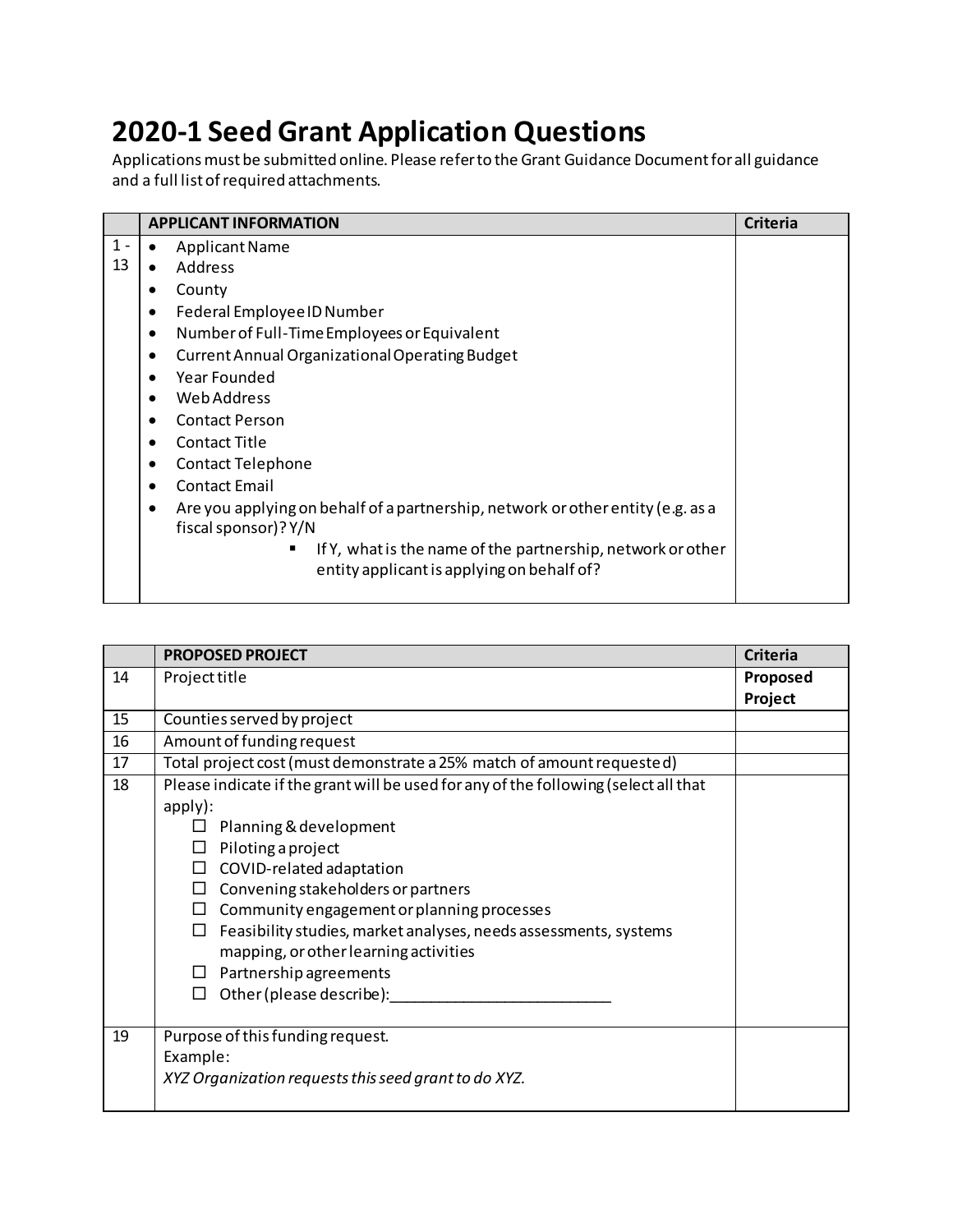|    | 50 words                                                                                                                                                                                                                                                                                                                                                                                |                     |
|----|-----------------------------------------------------------------------------------------------------------------------------------------------------------------------------------------------------------------------------------------------------------------------------------------------------------------------------------------------------------------------------------------|---------------------|
| 20 | Please describe your proposed project activities in detail.<br>How will you use the funds requested and match?<br>$\bullet$<br>Include the major benchmarks for your project and the timeline to<br>complete them.<br>What will be "seeded" by this request?<br>$\bullet$<br>Will it help you develop or expand a community asset? Prepare to<br>improve a system? Adapt to COVID? How? | Proposed<br>Project |
|    | 400 words                                                                                                                                                                                                                                                                                                                                                                               |                     |
| 21 | Provide a brief history of your organization, partnership or network. What are<br>your vision, mission and goals?<br>200 words                                                                                                                                                                                                                                                          |                     |
| 22 | Describe the work that has brought you to the point of this proposal. How has it                                                                                                                                                                                                                                                                                                        |                     |
|    | informed the activities you are proposing?                                                                                                                                                                                                                                                                                                                                              |                     |
|    | 200 words                                                                                                                                                                                                                                                                                                                                                                               |                     |

|    | <b>PROJECT DETAIL</b>                                                                                                 | <b>Criteria</b>      |
|----|-----------------------------------------------------------------------------------------------------------------------|----------------------|
|    | <b>TEXT AT START OF SECTION</b>                                                                                       |                      |
|    |                                                                                                                       |                      |
|    | Rotary Charities believes that the following criteria are integrally linked to impact.                                |                      |
|    | The next section of questions asks you to reflect on these in relation to your                                        |                      |
|    | proposed project and your organization or partnership.                                                                |                      |
|    | Aligned: Work is aligned with other work in the community to maximize impact.                                         |                      |
|    | Inclusive: Key stakeholders are meaningfully engaged, including those most affected by                                |                      |
|    | the problem and those who have the most ability to affect change.                                                     |                      |
|    | Collaborative: Key stakeholders are involved at the level that is best for the project-                               |                      |
|    | anywhere from an advisory capacity to a joint venture where ownership and decision-                                   |                      |
|    | making is shared.                                                                                                     |                      |
|    | Resourceful: Existing resources and assets are used creatively to make the most out of                                |                      |
|    | what the community already has.                                                                                       |                      |
|    | Reflective: Strategies and actions are based on insights from regularly learning from three                           |                      |
|    | directions: looking outward at global and national trends; around at the local ecosystem                              |                      |
|    | around the issue; and inward at the culture, mindsets and practices of self, staff, board,<br>volunteers and members. |                      |
|    | Adaptive: New insights are regularly turned into actions that quickly prototype and test                              |                      |
|    | upstream solutions to downstream problems.                                                                            |                      |
| 23 | Considering your history and/or proposed project, in what ways has your                                               | Inclusive            |
|    | organization or partnership been inclusive of those experiencing the problem (s)                                      |                      |
|    | you are trying address?                                                                                               |                      |
|    | 200 words                                                                                                             |                      |
| 24 | Considering your history and/or proposed project, in what ways has your                                               | <b>Collaborative</b> |
|    | organization or partnership collaborated with other key stakeholders in ways that                                     |                      |
|    | maximize impact?                                                                                                      |                      |